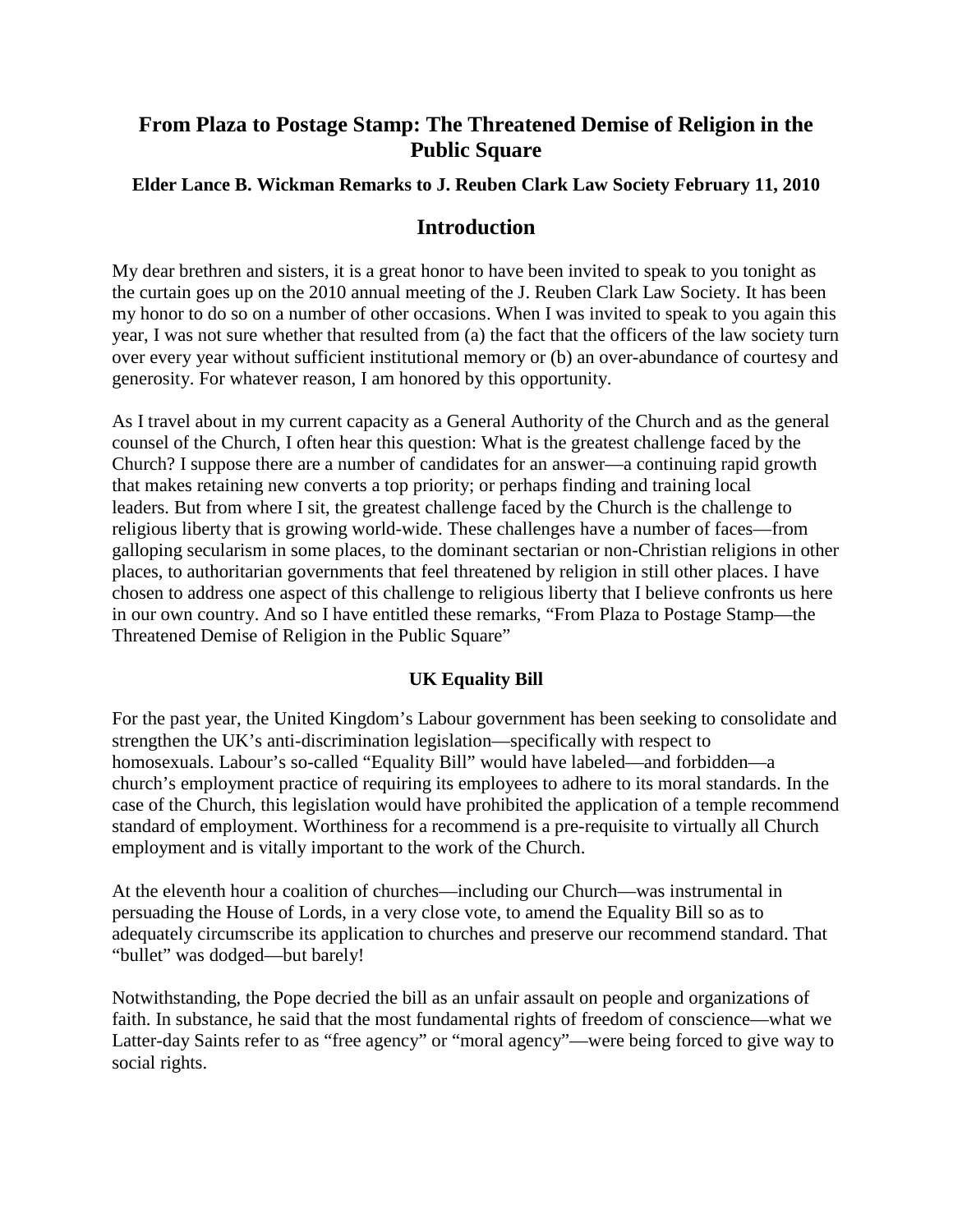One British commentator endorsed the Pope in an article entitled "The Pope is Right About the Threat to Freedom".**[\[i\]](http://www.jrcls.org/news/item.php?num=711#_edn1)** Said he:

*"There are times when human rights become human wrongs. This happens when rights become more than a defense of human dignity, which is their proper sphere, and become instead a political ideology, relentlessly trampling down everything in their path. This is happening increasingly in Britain, and it is why the Pope's protest against the Equality Bill, whether we agree with it or not, should be taken seriously."* He added that *"using the ideology of human rights to assault religion risks undermining the very foundation of human rights themselves."* Sadly, the specter of such an assault is looming large in the United States as well.

#### *Christian Legal Society vs. Martinez*

*Christian Legal Society vs. Martinez* will be argued in the United States Supreme Court this Spring. In that case, the Hastings College of the Law (affiliated with the University of California) denied on-campus recognition to CLS because CLS requires voting members and officers to adhere to its "Statement of Faith", which rejects homosexual conduct among other things. This membership standard is counter to Hastings' non-discrimination policy, which includes sexual orientation.

CLS filed suit in federal court in San Francisco in 2004. Both the district court and the Ninth Circuit rejected its claim. The United States Supreme Court now has accepted *certiorari.* Hence, a battle is looming over the effort to acquire civil *social* rights at the expense of civil *religious* rights. *This battle represents the acceleration of a disturbing slide downward in the law regarding the place of religion in the public square.*

#### **Elder Oaks' Benchmark Address**

Elder Dallin H. Oaks chose a devotional at BYU-I last Fall as the venue to deliver an address on this very subject.**[\[ii\]](http://www.jrcls.org/news/item.php?num=711#_edn2)** That address promises to become a classic—a benchmark. Here are some excerpts from that talk:

"Speaking of the First Amendment's guarantee of the 'free exercise' of religion—our sometimes-stated 'first freedom', [one author] said, '[U] nless the guarantee of free exercise of religion gives a religious actor greater protection against government prohibitions than are already guaranteed to all actors by other provisions of the constitution (like freedom of speech), what is the special value of *religious* freedom?'

"A writer for *The Christian Science Monitor* predicts that the coming century will be 'very secular and religiously antagonistic,' with intolerance of Christianity 'ris[ing] to levels many of us have not believed possible in our lifetimes.' Other wise observers have noted the evergrowing, relentless attack on the Christian religion by forces who reject the existence or authority of God. The extent and nature of religious devotion in this nation is changing. The tide of public opinion in favor of religion is receding, and this probably portends public pressures for laws that will impinge on religious freedom."

Elder Oaks continued:

'There is a growing anti-religious bigotry in the United States. . . . For three decades people of faith have watched a systematic and very effective effort waged in the courts and the media to drive them from the public square and to delegitimize their participation in politics as somehow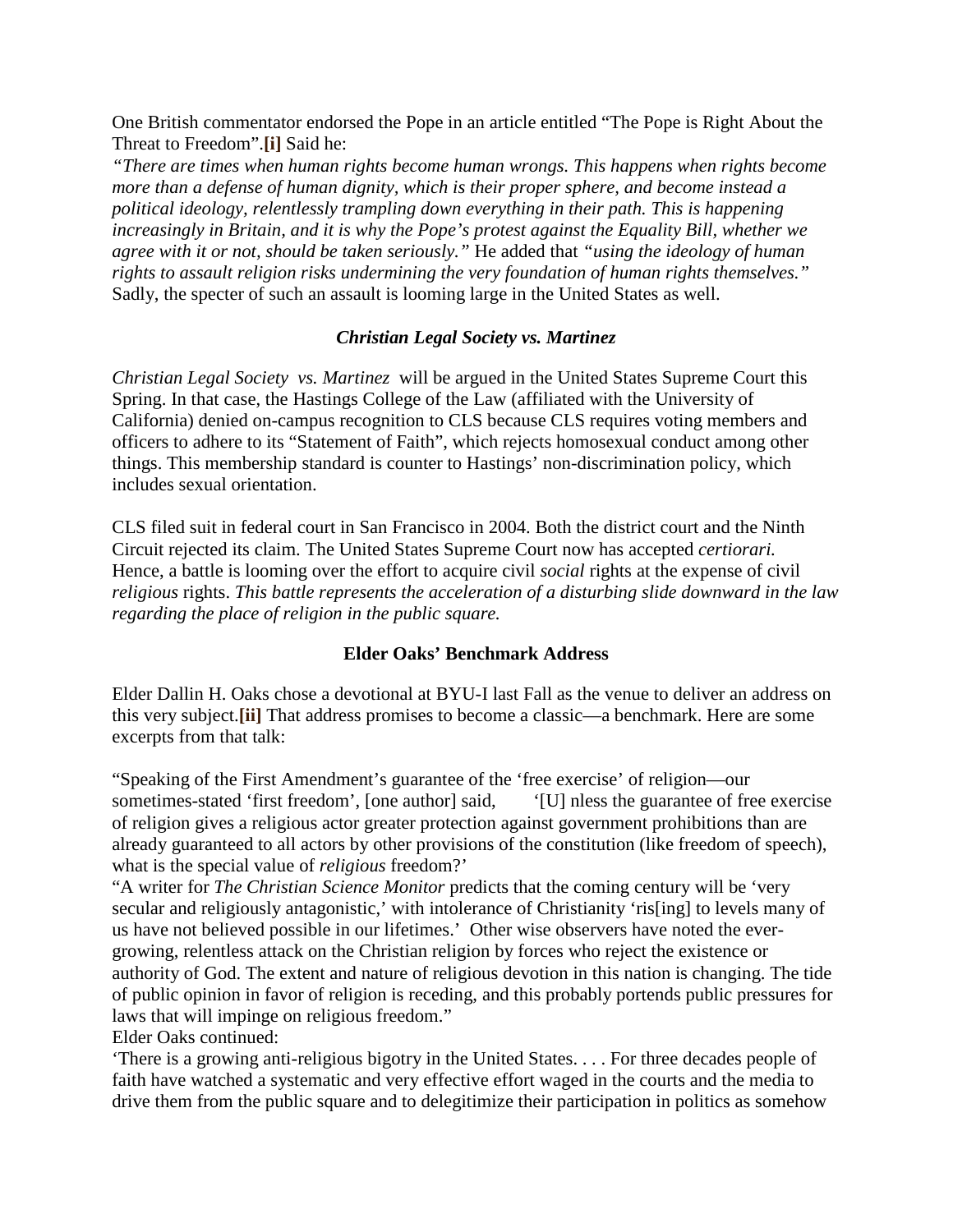threatening. For example, a prominent gay-rights spokesman gave this explanation for his objection to our Church's position on California's Proposition 8: 'I'm not intending it to harm the religion. I think they do wonderful things. Nicest people. . . . My single goal is to get them out of the same-sex marriage business and back to helping hurricane victims.'" And then he said:

"A [significant] threat to religious freedom is from those who perceive it to be in conflict with the newly alleged 'civil right' of same-gender couples to enjoy the privileges of marriage. We have endured a wave of media-reported charges that the Mormons are trying to 'deny' people or 'strip' people of their 'rights.' After a significant majority of California voters (seven million over 52 percent) approved Proposition 8's limiting marriage to a man and a woman, some opponents characterized the vote as denying people their civil rights. In fact, the Proposition 8 battle was not about civil rights, but about what equal rights demand and what religious rights protect. At no time did anyone question or jeopardize the civil right of Proposition 8 opponents to vote or speak their views."

## **Brief Review of Landmark USSC Religious Liberty Cases**

 I would like to now very briefly trace the evolution of the law of religious liberty as articulated by the United States Supreme Court over the past 60 years. It reflects a definite diminishing of the role of religion in the public square and a marked increase in skepticism toward the free exercise of religion. In reviewing briefly these decisions, it is not my purpose to either criticize or commend any decision, much less to further any political philosophy. Rather I wish only to trace the facts of the historical record.

I turn first to key United States Supreme Court interpretations of the Establishment Clause. I begin in 1947 with*Everson vs. Board of Education.[\[iii\]](http://www.jrcls.org/news/item.php?num=711#_edn3)* There the Supreme Court held that public funds cannot be used to reimburse parents for the cost of bus transportation to parochial schools, because doing so is a violation of the Establishment Clause. Next, came *Engle vs. Vitale*in 1962.<sup>[iv]</sup> There, an official scripted prayer in public school was held to be a violation of the Establishment Clause. Close on the heels of *Engle* came *Schemp vs. Abbington Township*<sup>[\[v\]](http://www.jrcls.org/news/item.php?num=711#_edn5)</sup>in 1963 where the court held that requiring prayer *at all* in public school is a violation of the Establishment Clause.

*Schemp* was followed in 1968 by *Epperson vs. Arkansas.[\[vi\]](http://www.jrcls.org/news/item.php?num=711#_edn6) Epperson* wasboth an Establishment Clause and a Free Exercise Clause case. The court ruled that Arkansas' antievolution statute was unconstitutional as an interference with the free exercise of religion. It is worth noting that the Free Exercise Clause was used as *a sword* to strike at religion instead of *a shield* to protect it. The court also held per the Establishment Clause that government cannot take sides on such matters as evolution.

In 1980, the court decided*Stone vs. Graham.[\[vii\]](http://www.jrcls.org/news/item.php?num=711#_edn7)* It ruled that the required posting of the Ten Commandments on the wall of every public school room lacked a valid legislative purpose and thus violated the Establishment Clause. The statute was not saved by a "small print" notation on the posted statement that it fostered a legislative purpose because the Ten Commandments reflect the values of Western Civilization. Neither was it saved because of private donations to pay for the postings.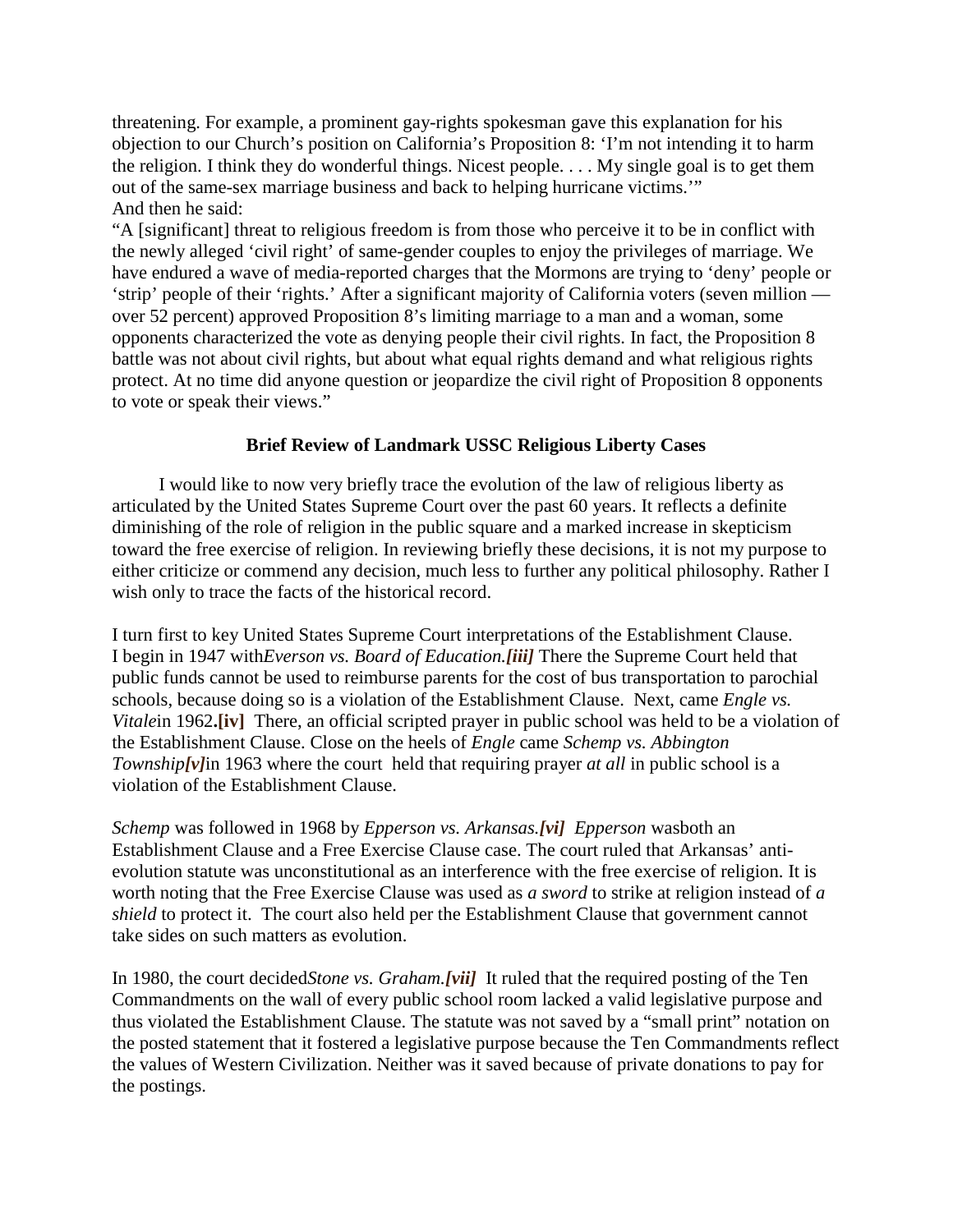To be true to all the Supreme Court's jurisprudence in this area, mention must be made of the 1983 case of *Marsh vs. Chambers[\[viii\]](http://www.jrcls.org/news/item.php?num=711#_edn8)*There the practice of opening legislative sessions with prayer in Nebraska was held not to violate the Establishment Clause or the 14<sup>th</sup> Amendment, even though the same denomination had offered the prayer for 16 years. The court noted that this is a practice that has been observed in the U.S. Congress for more than 200 years and in many states for more than 100 years. It is part of the "fabric of society". Moreover, said the court, the framers made it clear that they did not intend the Establishment Clause to apply to the practice of legislative prayers.

However, *Marsh* represents only a minor detour in the steady march toward constricting the sphere of religious expression in the public square. Two years later in *Wallace vs. Jaffree[\[ix\]](http://www.jrcls.org/news/item.php?num=711#_edn9)*the court struck down an Alabama statute providing for a one-minute period of silent prayer or meditation as a violation of the Establishment Clause because there was no secular purpose in doing so. After *Wallace*, prayer of any kind—even silent, private prayer—was a dead letter in public schools.

The 1987 case of *Edwards vs. Aguillard* **[\[x\]](http://www.jrcls.org/news/item.php?num=711#_edn10)**returned to the controversial subject of science vs. religion. A Louisiana Statute that required the teaching of "creation science" *if* evolution was being taught was held to violate the Establishment Clause because it had no secular purpose. The court stated that the law endorsed religion by teaching that a "supernatural being" was the Creator.

In *County of Allegheny vs. ACLU[\[xi\]](http://www.jrcls.org/news/item.php?num=711#_edn11)*—a 1989 decision—thedisplay of a Christmas crèche on the steps of the Pittsburgh Pennsylvania courthouse violated the Establishment Clause because it was on public property and displayed a sign that said "Gloria in excelcis Deo".

In 1992 in *Lee vs. Weisman[\[xii\]](http://www.jrcls.org/news/item.php?num=711#_edn12)***,** "non-sectarian" prayer by a selected clergyman at graduation exercises was ruled a violation of the Establishment Clause. The court said that the purpose of the Establishment Clause is to separate religion and government. But it must be said that collectively these cases represent not merely a "separation" but an *elimination* of religion from the public square when government is involved in any way, even if that government involvement is limited to simply providing a forum for religious expression to occur.

Now let us turn to the Free Exercise Clause. Before 1989, the standard for interpreting the Free Exercise Clause was set forth in *Sherbert vs. Verner*.**[\[xiii\]](http://www.jrcls.org/news/item.php?num=711#_edn13)** In substance, that standard was that in order for a government rule or regulation to override a religious practice, the government had to demonstrate that the rule furthered a "compelling governmental interest" by "the least restrictive means" possible. The burden rested on the *government*. The effect of this rule of interpretation was to place the free exercise of religion on a pedestal.

Then in 1990 came a sea change. *Smith vs. Employment Division[\[xiv\]](http://www.jrcls.org/news/item.php?num=711#_edn14)* turned the *Sherbert* rule on its head and declared that a government rule would be upheld so long as it was "neutral and generally applicable" to everyone. Further, the burden was placed on *religion* to demonstrate otherwise. The net effect of *Smith* was that free exercise was knocked from its pedestal into the street to compete with all other interests. But, cast into that street, religion is now increasingly at risk of being trampled underfoot.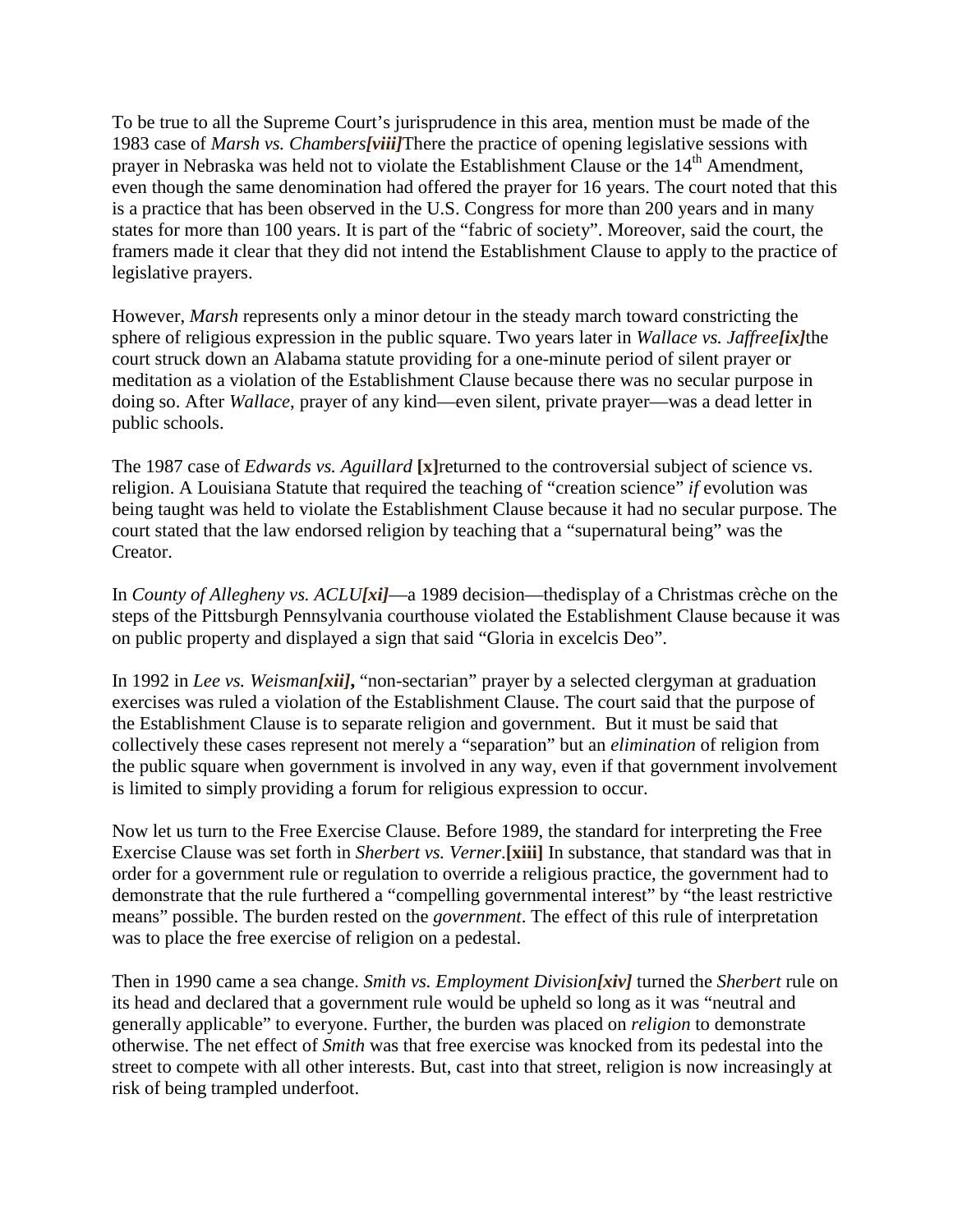All of this brings us full-circle to *Christian Legal Society vs. Martinez*.**[\[xv\]](http://www.jrcls.org/news/item.php?num=711#_edn15)** As I have previously mentioned, the question in *Martinez* is whether social and cultural interests can trump free exercise and free speech and association rights. Hastings' policy not only impairs religious freedom, it also purports to narrow still further Establishment Clause rubric. The dimensions of the public square where religious activities can be tolerated are constricting. As one commentator has said, "the Left is trying to create a right that destroys a right."

#### *Perry vs. Schwarzenegger*

If these cases have left religion in the public square dazed and on the ropes, *Perry vs. Schwarzenegger*—now pending in federal district court in San Francisco—threatens to deliver the knock-out punch. *Perry* seeks a court declaration that *as a matter of law*, religious views may not be used to justify the denial of a *social* civil right. Earlier cases have chased *prayer* and *religious symbols* from the square. Now, this case would drive religious *opinions* off as well.

All here are familiar with the now-famous "Proposition 8" battle in California. In the November 2008 general election, the California electorate, by a significant vote margin, adopted an initiative measure that placed the following statement in the California Constitution: "Only marriage between a man and a woman is legal or recognized in California." This language was the same language that had been adopted by the voters in 2000 in another initiative measure— Proposition 22—as a part of the California Family Code. However, in May 2008 the California Supreme Court declared the Family Code language unconstitutional, pursuant to the equal protection provision in the California Constitution, in its decision in *In re Marriage Cases*.**[\[xvi\]](http://www.jrcls.org/news/item.php?num=711#_edn16)**

While the Proposition 22 *Marriage Cases* were matriculating through the California state courts, a group of concerned citizens banded together to form a coalition known as ProtectMarriage.com to circulate a petition that would put the Family Code marriage definition into the California Constitution. Shortly after the California Supreme Court handed down its landmark *Marriage Cases* decision in May, the California Secretary of State certified Proposition 8 for the November 2008 ballot.

After the voters adopted Proposition 8, a petition was immediately filed in the California Supreme Court by Proposition 8 opponents seeking to declare the vote invalid on procedural grounds. However, in June 2009, the California Supreme Court ruled that Proposition 8 had been validly adopted by the voters.**[\[xvii\]](http://www.jrcls.org/news/item.php?num=711#_edn17)** Proposition 8 had trumped the California's Supreme Court's decision in *Marriage Cases*.

As dramatic as these events in California had been, it has now become clear that the "drama" was only beginning. The day after the California Supreme Court announced its decision validating Proposition 8, two of the most prominent lawyers in the country—Theodore "Ted" Olson and David Boies—held a press conference in Los Angeles to announce the filing of a challenge under the *United States Constitution* to Proposition 8. *Perry vs. Schwarzenegger* was filed in federal district court on behalf of two homosexual couples—one male and one female who allege that the passage of Proposition 8 denied them the opportunity to marry and that this denial was a violation of their rights under the Equal Protection and Due Process Clauses.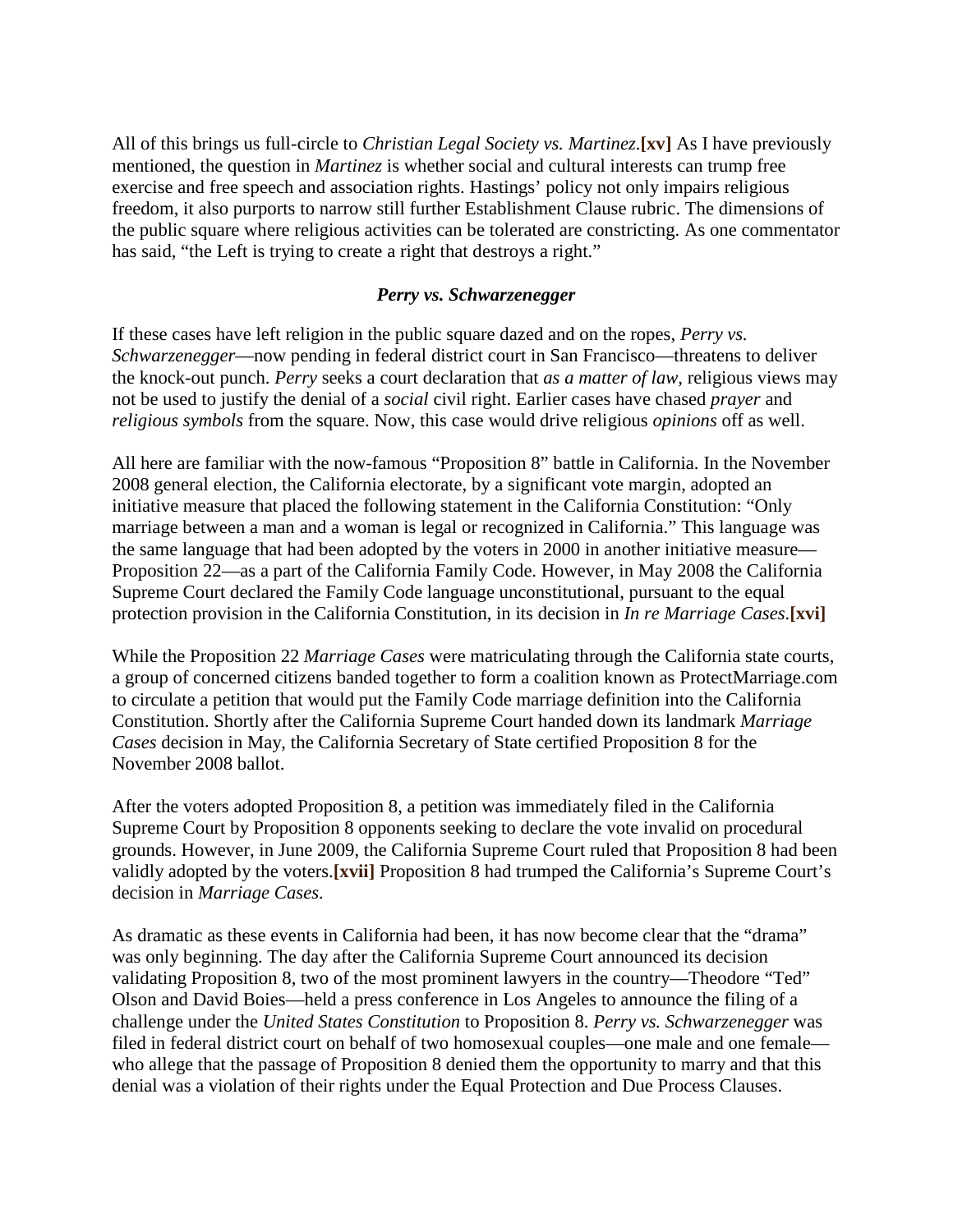The plaintiffs in *Perry* base their claim primarily on three U.S. Supreme Court decisions— *Loving vs. Virginia[\[xviii\]](http://www.jrcls.org/news/item.php?num=711#_edn18)*, *Romer vs. Evans[\[xix\]](http://www.jrcls.org/news/item.php?num=711#_edn19)*, and *Lawrence vs. Texas[\[xx\]](http://www.jrcls.org/news/item.php?num=711#_edn20)*. Time tonight does not permit reviewing further the argument that these plaintiffs are attempting to stitch together based on these cases. Suffice it to say, that they make essentially two arguments: First, they claim that gays are a suspect class and that denying them the right to marry cannot be justified under the Fourteenth Amendment. Second, they assert that allowing voters in California to be influenced by faith-based advocates or arguments in adopting Proposition 8 is an insufficient governmental purpose—even under a lesser standard of review—to prevent gays from marrying. Stated differently, they essentially claim that the voters—from whom all authority in a democracy flows—may not consider religious views and values when deciding these alleged social and cultural civil rights.

These are serious allegations and represent an arrow directly at the heart, not only of traditional marriage, but at the place of religion and religious views in the political dialogue of this country. They are made all the more serious because of the exceptionally skilled advocates who are advancing them. Ted Olson, former U.S. Solicitor General, is one of the most accomplished and respected appellate advocates in the country. He has argued more than 50 cases in the U.S. Supreme Court. He represented Governor George W. Bush in the landmark case of *Bush vs. Gore[\[xxi\]](http://www.jrcls.org/news/item.php?num=711#_edn21)* which made *Governor* Bush *President* Bush. His co-counsel, David Boies, is equally respected as a trial and appellate advocate. Mr. Boies represented Vice-president Al Gore in *Bush vs. Gore*. So, we have these two preeminent legal gladiators joining forces to advance the cause of the plaintiffs in *Perry vs. Schwarzenegger*.

The named defendants in *Perry* are Governor Arnold Schwarzenegger and California Attorney General Edmund G. Brown Jr. But since both of these public officials actually *support* gay marriage and refuse to defend the voter's decision in Proposition 8, the small band of "citizen soldiers" comprising ProtectMarriage.com once more entered the fray. They were permitted to intervene. Hence, the California voters are being defended in this case, not by public officials elected for that purpose, but by some of their own.

Presiding in the case is Chief Judge Vaughn R. Walker, a highly respected jurist. Judge Walker has surprised many with his handling of the case. To begin with, he put it on a very fast track for trial, although the complaint was not actually served until last June. He ordered trial to begin and it actually did begin—on January 11, 2010. Then he indicated, in effect, that he wanted a "show trial". He wanted the alleged benefits of so-called same gender marriage to be fully vetted through the taking of evidence in his courtroom; and that is what has happened. The plaintiffs have produced a parade of so-called "experts"—most of them academics—on a variety of issues, ranging from the alleged "political powerlessness" of homosexuals to the purported psychological burdens suffered by gays who are not allowed to marry to the comparative parenting skills of homosexual couples. There was even testimony from a San Francisco official testifying how that city and county would allegedly save money if gays are allowed to marry!

To further amplify this show trial, Judge Walker ordered that it be televised. This ruling was challenged by counsel for the coalition, and the United States Supreme Court reversed that order, stating that it amounted to an inappropriate manipulation of court rules and risked intimidation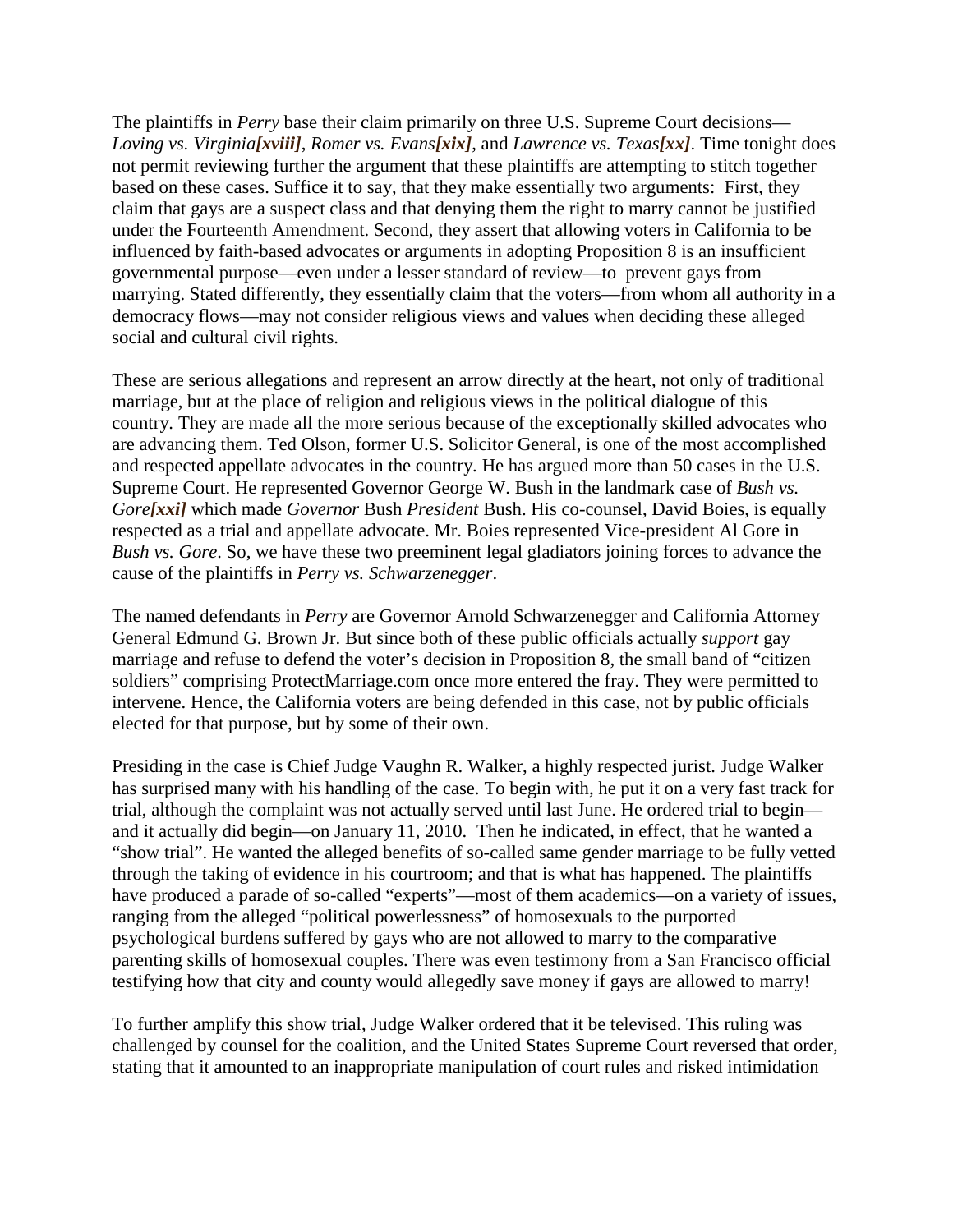and harassment for defense witnesses. Nonetheless, Judge Walker still videotaped the trial. Some believe he plans to broadcast it later if and when the court rules can be changed.

 The judge also granted a very aggressive, invasive discovery motion by the plaintiffs. His order authorized them to obtain the internal documents of the coalition's campaign organization, even though these documents reflected mere discussions of strategy and *were not communications that were released to or communicated to the public as part of the Proposition 8 ballot campaign*. This discovery order was modified to a limited degree by the Ninth Circuit. The circuit court ruled that the internal communications of a handful of people comprising the so-called "core group of individuals" within the coalition were off limits, but everything else was required to be produced. The coalition turned over something on the order of nearly 200,000 documents, most of them emails.

The trial is presently in a hiatus. The parties are preparing their proposed findings of fact. After these are received, Judge Walker has stated that he will schedule closing argument. In all likelihood, this will occur sometime in March. As this case goes to judgment—however it may be decided by Judge Walker—and eventually into the appellate courts, it presents three significant threats:

Marriage. It threatens to replace man-woman marriage with genderless marriage in every state, not just California.

Political Associations and Speech. By allowing invasive discovery of non-public communications within a political ballot measure campaign, it threatens a chilling effect on such associations and speech in future electoral contests.

Religion in the Public Square. And most significantly for my purposes tonight, it threatens to eliminate any discussion of religion in the public square when social or cultural rights are at issue.

## **CONCLUSION**

In January 1793, in a letter to members of New Church of Baltimore, President George Washington made the following observation which seems so very pertinent now.

"We have abundant reason to rejoice that in this Land the light of truth and reason has triumphed over the power of bigotry and superstition, and that every person may here worship God according to the dictates of his own heart. In this enlightened Age and in this Land of equal liberty, it is our boast that a man's religious tenets will not forfeit the protection of the Laws, nor deprive him of the full respect and rights of citizenship to which he is entitled."**[\[xxii\]](http://www.jrcls.org/news/item.php?num=711#_edn22)**

And finally, in light of this pungent observation by the acknowledged Father of our Country, this statement made by Elder Dallin H. Oaks in 1990 reverberates:

"For many of the Founding Fathers, and for many Americans today, religious liberty is the basic civil liberty because faith in God and his teachings and the active practice of religion are the most fundamental guiding realities of life. Thus, for many citizens, religious liberty provides the very reason that all other civil liberties are desired."**[\[xxiii\]](http://www.jrcls.org/news/item.php?num=711#_edn23)**